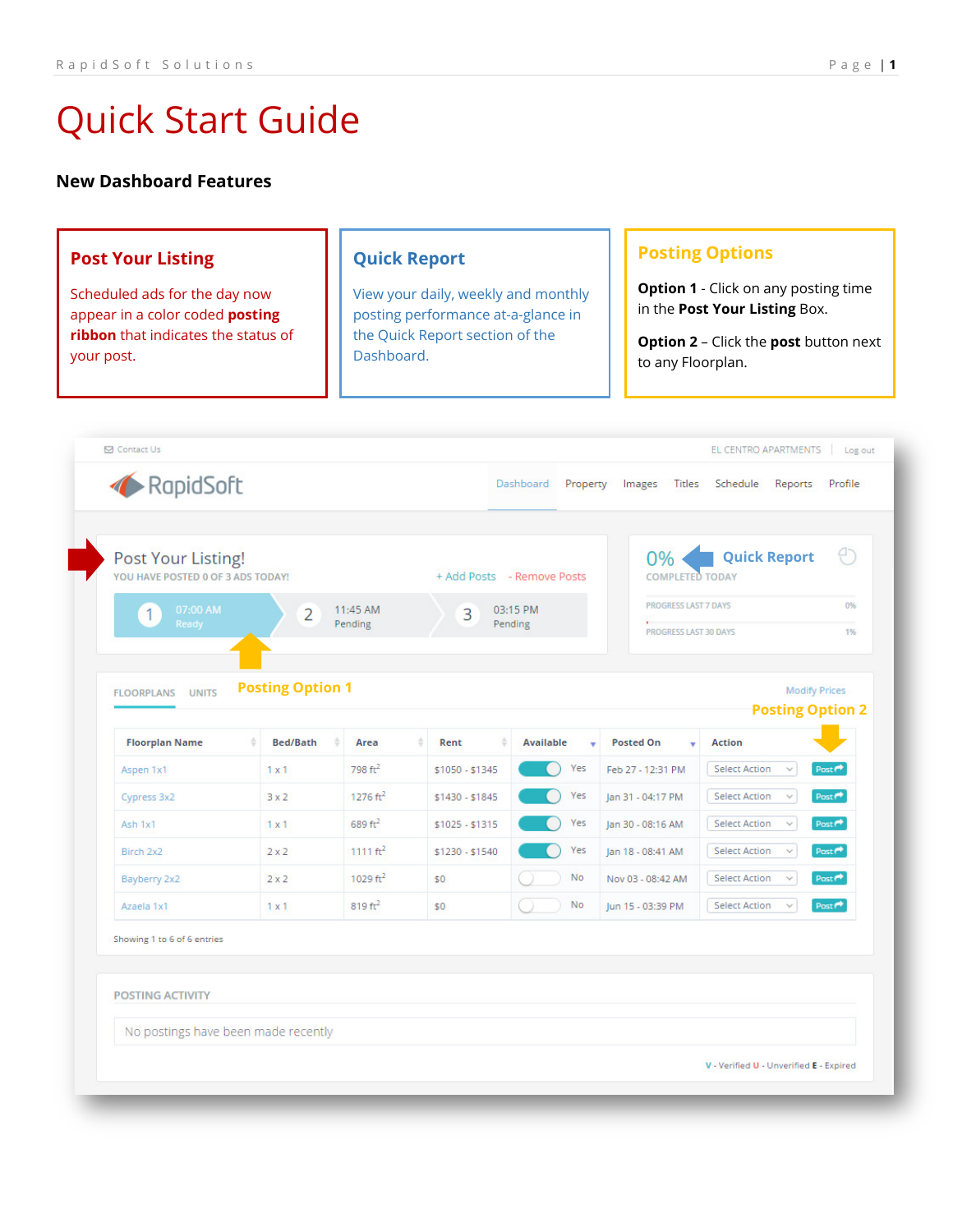# **Post an Ad from the Dashboard**

### **Option 1**

Click on the **scheduled time** from the posting ribbon in the **Post Your Listing** box. You may click on any ad before the scheduled time, if you are ready to post it.

*Note: If you start a post before the scheduled time, an email reminder will be not sent to you at that time.*

| Post Your Listing!<br>YOU HAVE POSTED 0 OF 3 ADS TODAY! |                     | + Add Posts - Remove Posts | 70/<br><b>COMPLETED TODAY</b> |    |
|---------------------------------------------------------|---------------------|----------------------------|-------------------------------|----|
| 07:00 AM<br>Ready                                       | 11:45 AM<br>Pending | 03:15 PM<br>Pending        | <b>PROGRESS LAST 7 DAYS</b>   | 0% |

### **Option 2**

In the Floorplans area, locate the floorplan that you wish to post, and click the **Post** button.

*Note: If you have a lot of floorplans, use the sort function at the top of each column to locate the floorplan you wish to post.*

| <b>Floorplan Name</b> | <b>Bed/Bath</b> | Area                | Rent            | Available<br>٠ | <b>Posted On</b><br>٠ | <b>Action</b>                                             |
|-----------------------|-----------------|---------------------|-----------------|----------------|-----------------------|-----------------------------------------------------------|
| Aspen 1x1             | 1x1             | $798 \text{ ft}^2$  | $$1050 - $1345$ | Yes<br>a.      | Feb 27 - 12:31 PM     | $Post*$<br><b>Select Action</b><br>$\checkmark$           |
| Cypress 3x2           | 3x2             | $1276 \text{ ft}^2$ | $$1430 - $1845$ | Yes            | Jan 31 - 04:17 PM     | Post <sup>4</sup><br><b>Select Action</b><br>$\checkmark$ |
| Ash 1x1               | $1 \times 1$    | $689 \text{ ft}^2$  | $$1025 - $1315$ | Yes<br>a.      | Jan 30 - 08:16 AM     | Post <sup>*</sup><br><b>Select Action</b><br>$\checkmark$ |
| Birch 2x2             | $2 \times 2$    | $1111 \text{ ft}^2$ | $$1230 - $1540$ | Yes            | Jan 18 - 08:41 AM     | Post <sup>*</sup><br><b>Select Action</b><br>v            |
| Bayberry 2x2          | $2 \times 2$    | 1029 $ft^2$         | \$0             | <b>No</b>      | Nov 03 - 08:42 AM     | Post <sup>*</sup><br><b>Select Action</b><br>$\checkmark$ |
| Azaela 1x1            | $1 \times 1$    | $819 \text{ ft}^2$  | \$0             | No             | Jun 15 - 03:39 PM     | Post <sup>*</sup><br><b>Select Action</b><br>$\vee$       |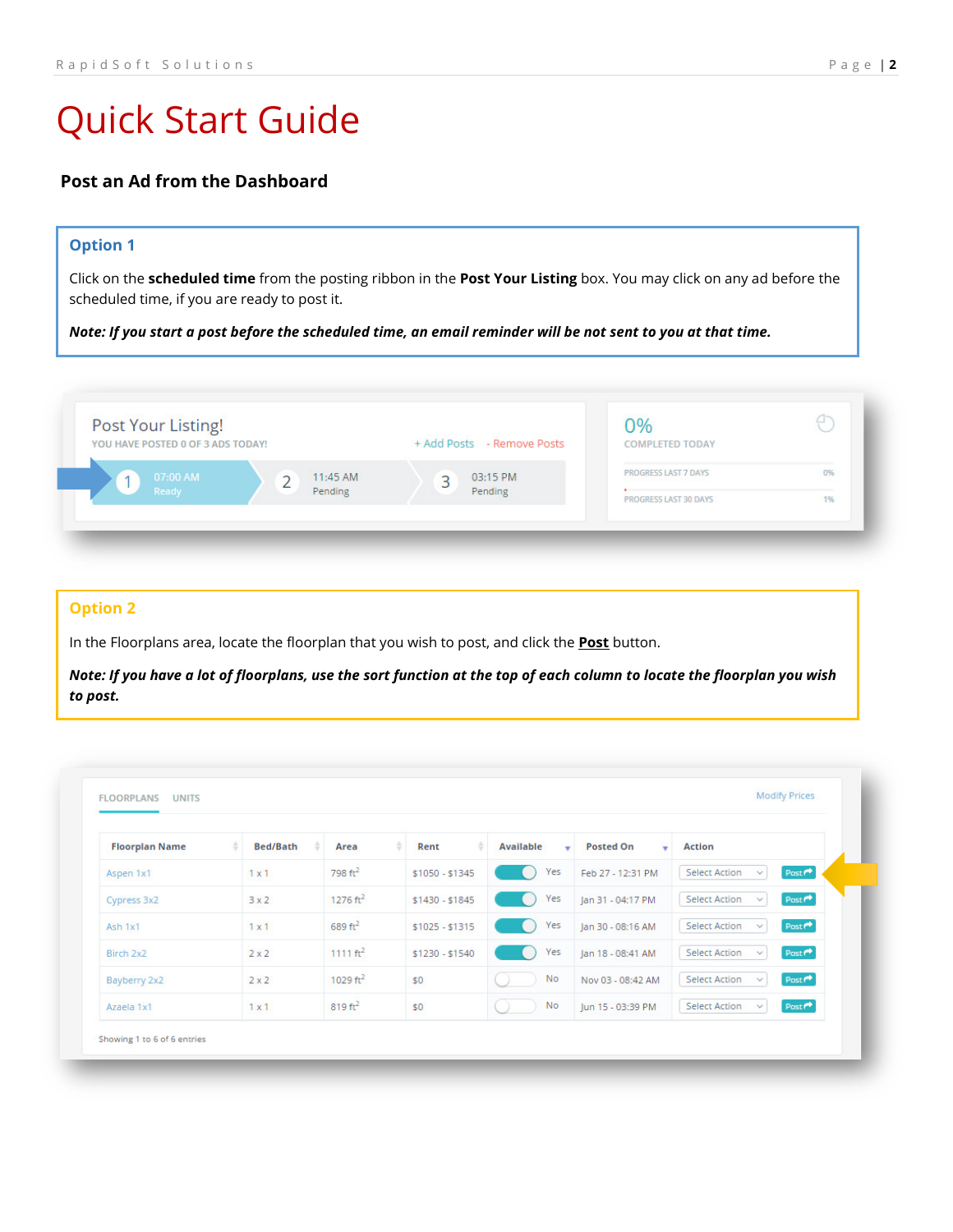# **Option 3**

In the Floorplans area, select Post from the Action dropdown menu.

*Note: The post button will change to gray once a floor plan has already been posted that day*

Post  $\rightarrow$ 

| <b>Floorplan Name</b> | <b>Bed/Bath</b> | Area                 | Rent            | Available<br>٠ | <b>Posted On</b>  | <b>Action</b>                                     |
|-----------------------|-----------------|----------------------|-----------------|----------------|-------------------|---------------------------------------------------|
| Aspen 1x1             | $1 \times 1$    | $798 \text{ ft}^2$   | $$1100 - $1345$ | Yes            | Mar 13 - 01:05 PM | Post<br><b>Select Action</b><br>$\wedge$          |
| Cypress 3x2           | 3x2             | 1276 $ft^2$          | $$1430 - $1845$ | Yes            | Jan 31 - 04:17 PM | <b>Select Action</b><br>Post <sup>*</sup><br>Edit |
| Ash 1x1               | 1x1             | $689 \text{ ft}^2$   | $$1025 - $1315$ | Yes            | Jan 30 - 08:16 AM | Post<br>Post <sup>*</sup>                         |
| Birch 2x2             | $2 \times 2$    | 1111 ft <sup>2</sup> | $$1230 - $1540$ | Yes            | Jan 18 - 08:41 AM | <b>dew</b><br>Post <sup>*</sup><br>re.            |
| Bayberry 2x2          | $2 \times 2$    | 1029 ft <sup>2</sup> | \$0             | <b>No</b>      | Nov 03 - 08:42 AM | t Action<br>Post                                  |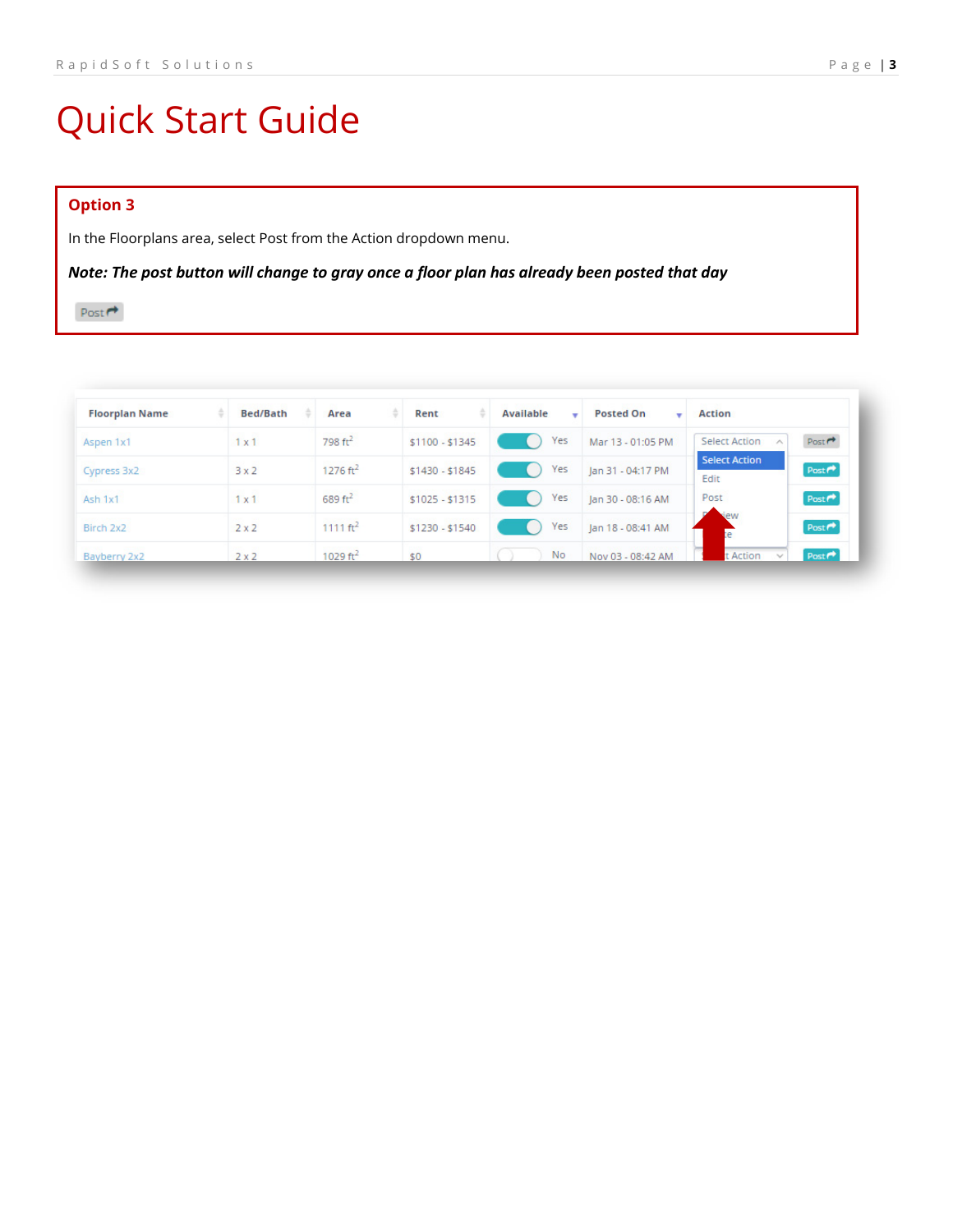# **Copy and Paste Your Template**

### **Use the Pop-Up Windows as Usual**

After choosing one of the 3 posting options, two pop-up windows will appear side by side. Your template will appear on the left and Craigslist will appear on the right. Click the **Go** button on the Craigslist page to start your post. Use the **Copy** symbol in each field to select the posting information.

| RapidSoft - Post - Google Chrome<br>$\Box$<br>X                                                                                                                                                                                                                                                                                                              | San diego   create posting - Google Chrome<br>$\Box$<br>×                                                                                                                                                                                                                                                                                                                                                                                                                                                                |
|--------------------------------------------------------------------------------------------------------------------------------------------------------------------------------------------------------------------------------------------------------------------------------------------------------------------------------------------------------------|--------------------------------------------------------------------------------------------------------------------------------------------------------------------------------------------------------------------------------------------------------------------------------------------------------------------------------------------------------------------------------------------------------------------------------------------------------------------------------------------------------------------------|
| $\Theta$<br>10 www.post.rapidsoftsolutions.com/start.aspx                                                                                                                                                                                                                                                                                                    | $\Theta$<br>e craigslist, Inc [US] https://post.craigslist.org/k/6K2bGnB45xGcoLX63kx4lw/Xu1uv?s=edit                                                                                                                                                                                                                                                                                                                                                                                                                     |
| 1 bedroom / 1 bath + den -- 1 bed / 1 bath   1000 sq ft   \$1500 - \$160 +<br><b>Dashboard</b><br><b>Post</b>                                                                                                                                                                                                                                                | posting title<br>specific location<br>postal code                                                                                                                                                                                                                                                                                                                                                                                                                                                                        |
| <b>Title</b><br>New Construction! See what Main Street Property has to offer!<br>٠                                                                                                                                                                                                                                                                           | posting body                                                                                                                                                                                                                                                                                                                                                                                                                                                                                                             |
| €<br>Login to Craigslist as:<br>mainstreet@linktoproperty.com                                                                                                                                                                                                                                                                                                |                                                                                                                                                                                                                                                                                                                                                                                                                                                                                                                          |
| $\left( 3\right)$<br>Choose location and category. Copy & paste the ad below.                                                                                                                                                                                                                                                                                |                                                                                                                                                                                                                                                                                                                                                                                                                                                                                                                          |
| <b>Posting Title</b><br>Location<br>Zip<br>New Construction! See what Main Street @<br>伵<br>92057<br>€<br>Oceanside                                                                                                                                                                                                                                          |                                                                                                                                                                                                                                                                                                                                                                                                                                                                                                                          |
| <b>Posting Body</b>                                                                                                                                                                                                                                                                                                                                          |                                                                                                                                                                                                                                                                                                                                                                                                                                                                                                                          |
| 色<br><hr/> <b> RENTAL INFO:</b> <hr/><br>>> Rental Rates: \$1500 - \$1600/month<br>><br>>><br>>>><br><b>Location:</b> 1234 Main Street Oceanside, CA 92057<br><br>><br>>Specials:>Limited<br>Time! Get \$300 off your first month's rent if you sign a lease by March 31st. Pay no application<br>fees. Security deposit varies based on credit.<br><br><br> | posting details<br>open house dates<br>$\pmb{\mathrm{v}}$<br>$\overline{\mathbf{v}}$<br>available on<br>bedrooms bathrooms<br>rent<br>$\pmb{\mathrm{v}}$<br>S<br>2017<br>$0 - 7$<br>$\pmb{\mathrm{v}}$<br>aug $\mathbf{v}$<br>housing type<br>parking<br>laundry<br>$\mathbf{v}$<br>$\pmb{\mathrm{v}}$<br>۷.<br>apartment<br>cats ok dogs ok furnished no smoking wheelchair accessible<br>$\qquad \qquad \qquad \qquad \qquad \qquad$<br>$\qquad \qquad \Box$<br>$\qquad \qquad \Box$<br>$\qquad \qquad \Box$<br>$\Box$ |
| Street<br>City<br>State<br>€<br>பி<br>€<br>Oceanside<br>CA<br>1234 Main Street                                                                                                                                                                                                                                                                               | contact info                                                                                                                                                                                                                                                                                                                                                                                                                                                                                                             |
| 3<br>Upload images. Publish your ad.<br><b>Get Property Images</b><br>Repost An Old Ad<br>$\overline{\phantom{a}}$<br>Close Window                                                                                                                                                                                                                           | © CL mail relay (recommended) [2]<br>Show my real email address<br>email mainstreet@linktoproperty.com © no replies to this email<br>users can also contact me:<br>phone number<br>extension<br>contact name<br>$\Box$ by phone $\Box$ by text                                                                                                                                                                                                                                                                           |
|                                                                                                                                                                                                                                                                                                                                                              | Show on maps [2]<br>optional<br>street<br>optional<br>cross street<br>city<br>ID ok for others to contact you about other services, products or commercial interests<br>□ help us deter unauthorized commercial use of craigslist postings - assign copyright in this post to craigslist and receive unlimited<br>license to reuse it elsewhere as you please.<br>continue                                                                                                                                               |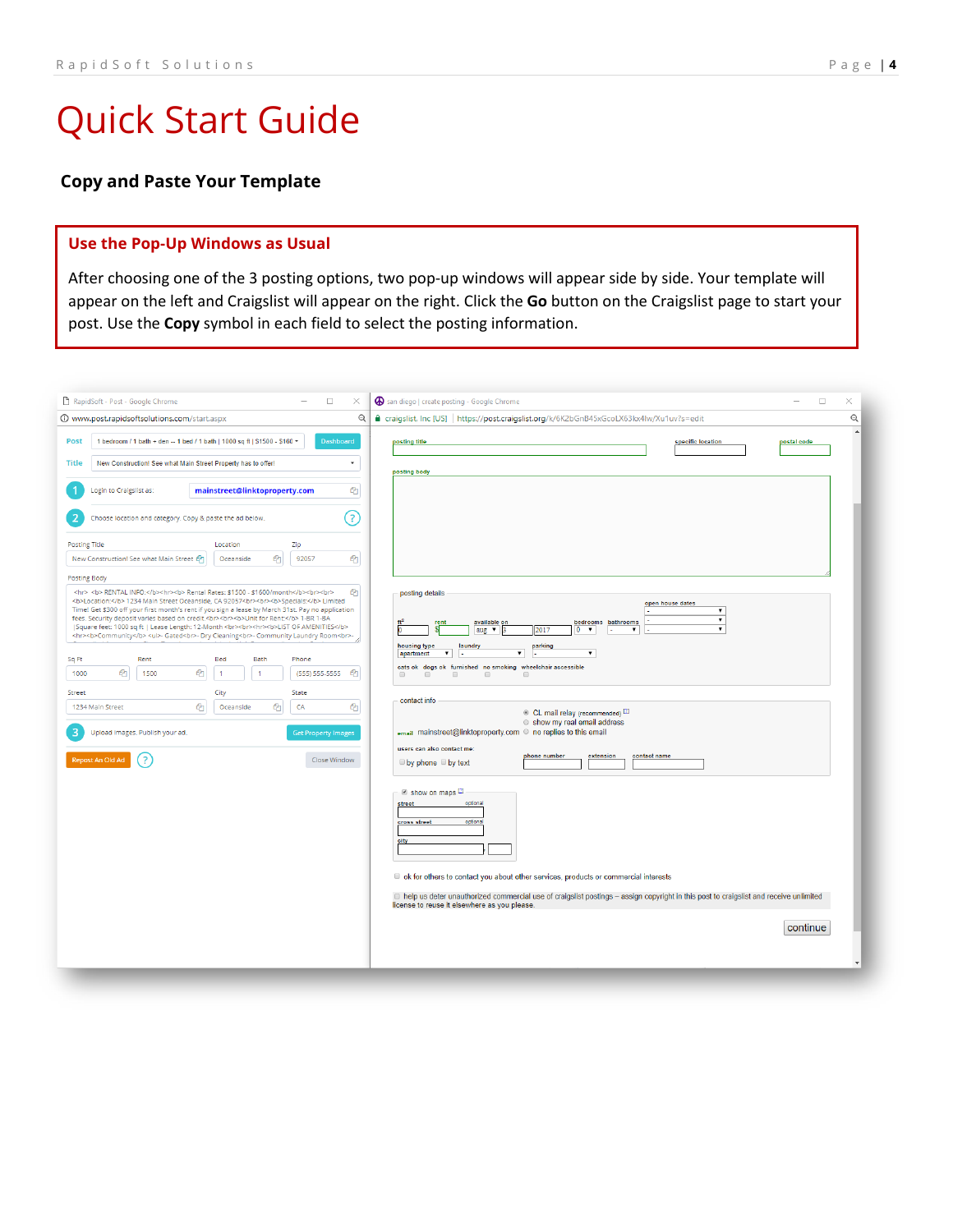# **How to Edit Floorplan Pricing**

## **To Edit Rent Pricing for All Floorplans**

To access all Rent fields, click the **Modify Prices** link.

| Available<br><b>Posted On</b><br><b>Floorplan Name</b><br><b>Bed/Bath</b><br>Area<br>Rent<br><b>Action</b><br>$\overline{\phantom{a}}$<br>$798 \text{ ft}^2$<br><b>Select Action</b><br>Post <sup>+</sup><br>. .<br>$\checkmark$ | <b>FLOORPLANS</b><br><b>UNITS</b> |              |                 |     |                   | <b>Modify Prices</b> |
|----------------------------------------------------------------------------------------------------------------------------------------------------------------------------------------------------------------------------------|-----------------------------------|--------------|-----------------|-----|-------------------|----------------------|
|                                                                                                                                                                                                                                  |                                   |              |                 |     |                   |                      |
|                                                                                                                                                                                                                                  | Aspen 1x1                         | $1 \times 1$ | $$1100 - $1345$ | Yes | Mar 13 - 01:05 PM |                      |

### **Tabbing through Rent Pricing Edits**

All the floorplan **Rent** Pricing fields will open for quick and easy editing. Place your cursor in the **Rent** field and start typing. You may move through pricing fields quickly using your *Tab* key.

| <b>Floorplan Name</b> | <b>Bed/Bath</b> | Area                | Rent        | <b>Available</b><br>۰ | <b>Posted On</b><br>$\mathbf{r}$ | <b>Action</b>                                             |
|-----------------------|-----------------|---------------------|-------------|-----------------------|----------------------------------|-----------------------------------------------------------|
| Aspen 1x1             | 1x1             | 798 ft <sup>4</sup> | 1100 - 1345 | Yes                   | Mar 13 - 01:05 PM                | Post <sup>+</sup><br><b>Select Action</b><br>$\checkmark$ |
| Cypress 3x2           | 3x2             | $1276 \text{ ft}^2$ | 1430 - 1845 | Yes                   | Jan 31 - 04:17 PM                | Post <sup>*</sup><br><b>Select Action</b><br>$\checkmark$ |
| Ash 1x1               | $1 \times 1$    | $689 \text{ ft}^2$  | 1025 - 1315 | Yes                   | Jan 30 - 08:16 AM                | Post <sup>*</sup><br><b>Select Action</b><br>$\checkmark$ |
| Birch 2x2             | $2 \times 2$    | 1111 $ft^2$         | 1230 - 1540 | Yes                   | Jan 18 - 08:41 AM                | Post <sup>*</sup><br><b>Select Action</b><br>$\checkmark$ |
| Bayberry 2x2          | $2 \times 2$    | 1029 $ft^2$         | O.          | No.                   | Nov 03 - 08:42 AM                | Post <sup>*</sup><br><b>Select Action</b><br>$\checkmark$ |
| Azaela 1x1            | 1x1             | $819 \text{ ft}^2$  | O.          | <b>No</b>             | Jun 15 - 03:39 PM                | Post $\rho$<br><b>Select Action</b><br>$\mathcal{L}$      |

Rent price updated successfully!

## **Save Rent Pricing Edits**

When you are finished updating the Rent Pricing fields, click the **Save Changes** link and a confirmation message will appear.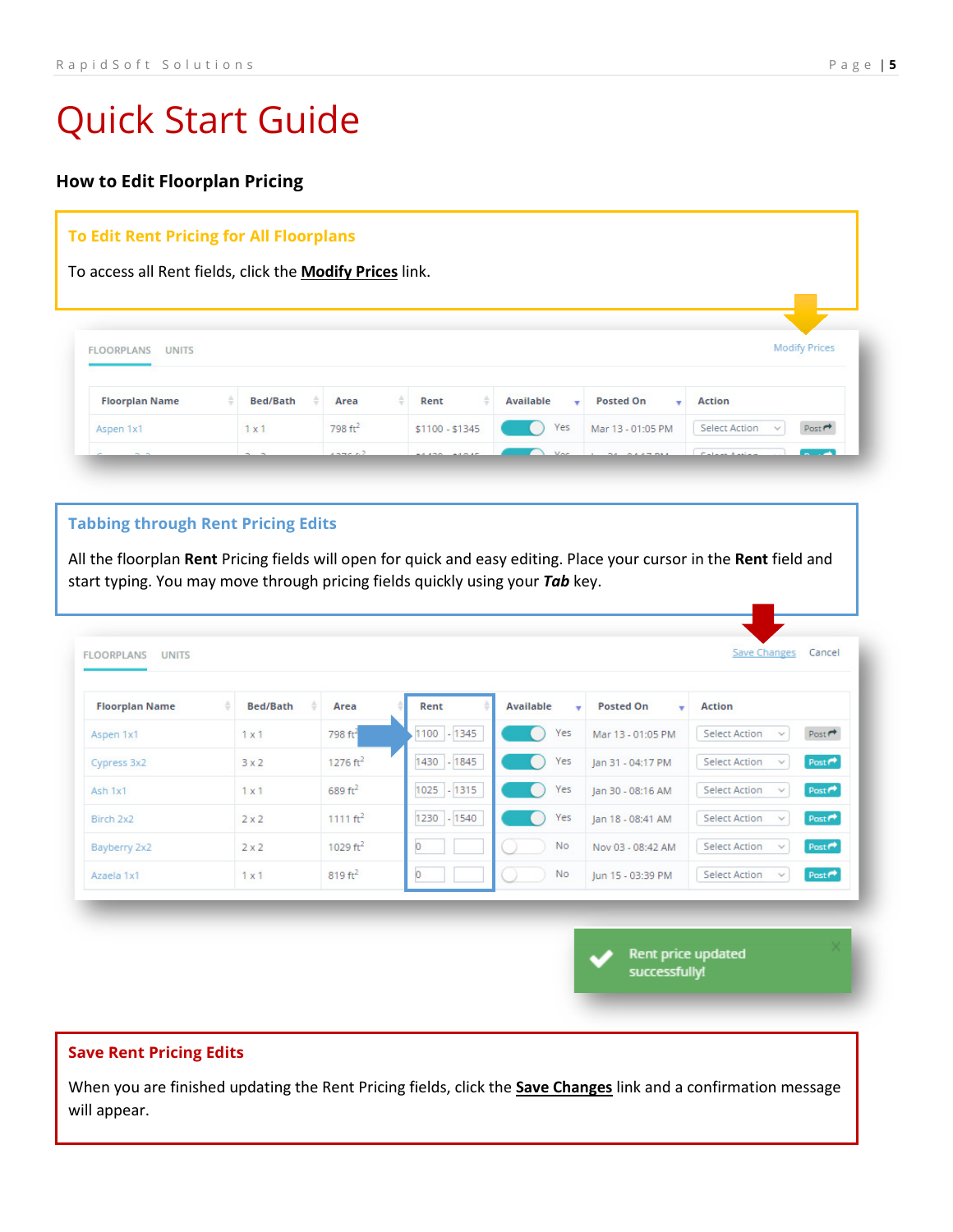### **To Edit Rent Pricing for One Floorplan**

You may also click directly onto any price to edit an individual pricing field with your mouse. Type over the current pricing with the new pricing. Click anywhere else on the screen to save your changes. A confirmation message will appear when updates are saved.



# **How to Edit All Floorplan Information**

| <b>Floorplan Area Edit Options</b>            |
|-----------------------------------------------|
| <b>Option 1:</b> Click on the Floorplan Name. |
| <b>Option 2:</b> Choose Action > Edit.        |

| <b>Floorplan Name</b> | <b>Bed/Bath</b> | Area        | Rent            | <b>Available</b><br>٠ | <b>Posted On</b><br>$\mathbf{v}$ | <b>Action</b>                                |      |
|-----------------------|-----------------|-------------|-----------------|-----------------------|----------------------------------|----------------------------------------------|------|
| Aspen 1x1             | $1 \times 1$    | 798 $ft2$   | \$1100 - \$1345 | Yes                   | Mar 13 - 01:05 PM                | <b>Select Action</b><br>$\scriptstyle\wedge$ | Post |
| Cypress 3x2           | 3x2             | 1276 $ft^2$ | $$1430 - $1845$ | Yes                   | Jan 31 - 04:17 PM                | <b>Select Action</b><br>Edit                 | Post |
| Ash 1x1               | $1 \times 1$    | 689 $ft2$   | $$1025 - $1315$ | Yes                   | Jan 30 - 08:16 AM                | Post                                         | Post |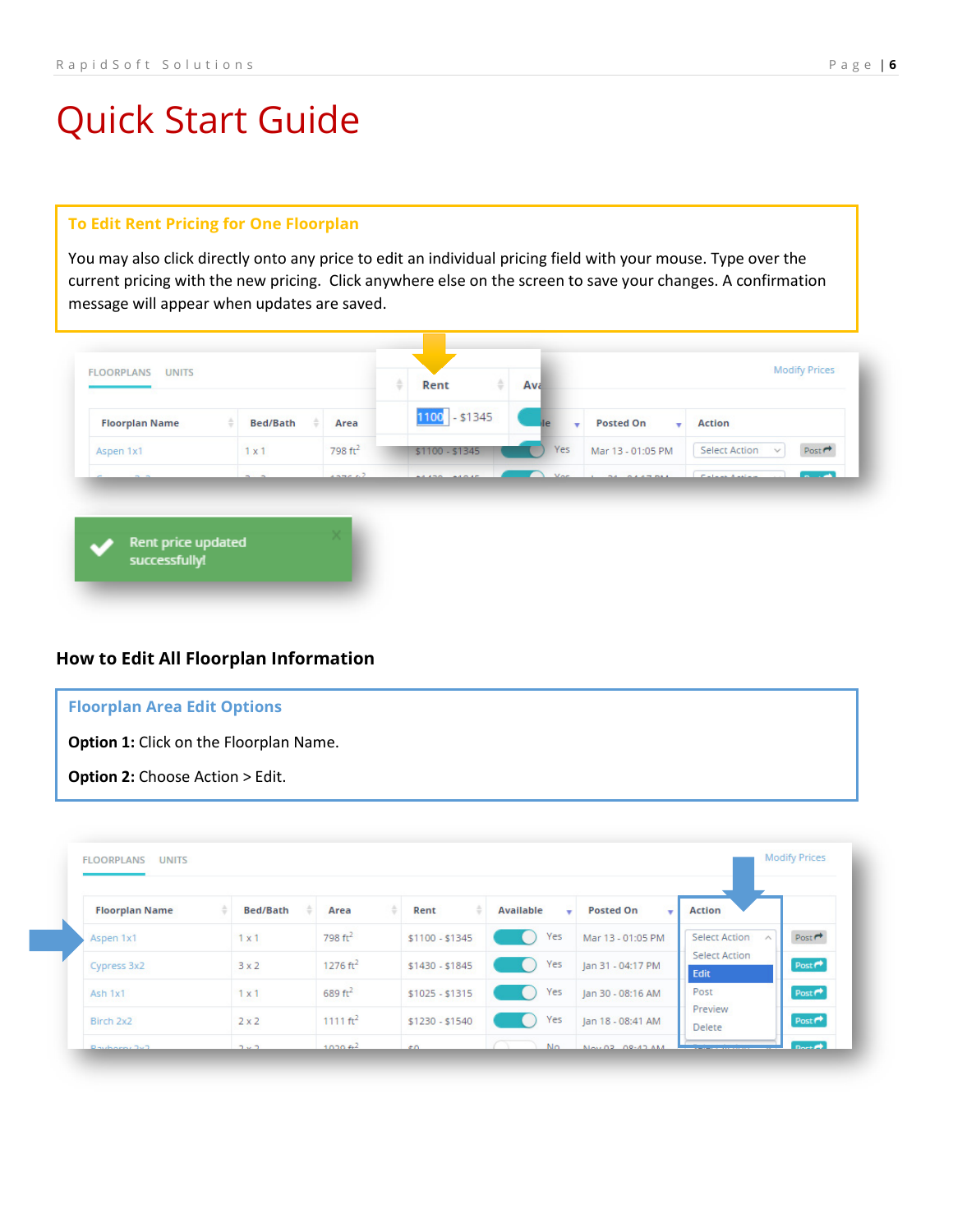### **Floorplan Specials**

To edit pricing, specials, and more, click in any field to edit the information.

**New Feature for Specials!** Specials may be set for a time period or you may apply the same special to all floor plans.

Click **Save and Continue** to save changes.

- To access another section (Amenities, Images, Titles) click the Section number. (Example: **2 Amenities**)
- To exit, click the **Cancel** button.

| Details               | Amenities<br>3                                                    | Titles<br>Preview<br>Images<br>$\Delta$<br>5      |
|-----------------------|-------------------------------------------------------------------|---------------------------------------------------|
|                       |                                                                   |                                                   |
| Floorplan Details     |                                                                   |                                                   |
| <b>Floorplan Name</b> | Aspen 1x1                                                         | 0<br>Deposit Amount                               |
| Bed / Bath            | 1<br>1<br>$\checkmark$<br>v                                       | <b>Deposit Options</b><br><b>Call for Deposit</b> |
| Sq Ft                 | $\pmb{0}$<br>798                                                  | <b>Deposit Varies</b>                             |
| Rent                  | 1600<br>1100                                                      | <b>Based on Credit</b>                            |
| Specials              |                                                                   |                                                   |
| Special               | Get one month's rent free if you sign by March 30                 |                                                   |
| <b>Special Begins</b> | 飴<br>03/13/2017<br>Ends                                           | m<br>Apply to All Floorplans                      |
| Description           |                                                                   |                                                   |
| Description           | Apartment prices may change on a daily basis due to availability. |                                                   |
|                       |                                                                   |                                                   |
|                       |                                                                   | Save and Continue<br>Cancel                       |
|                       |                                                                   |                                                   |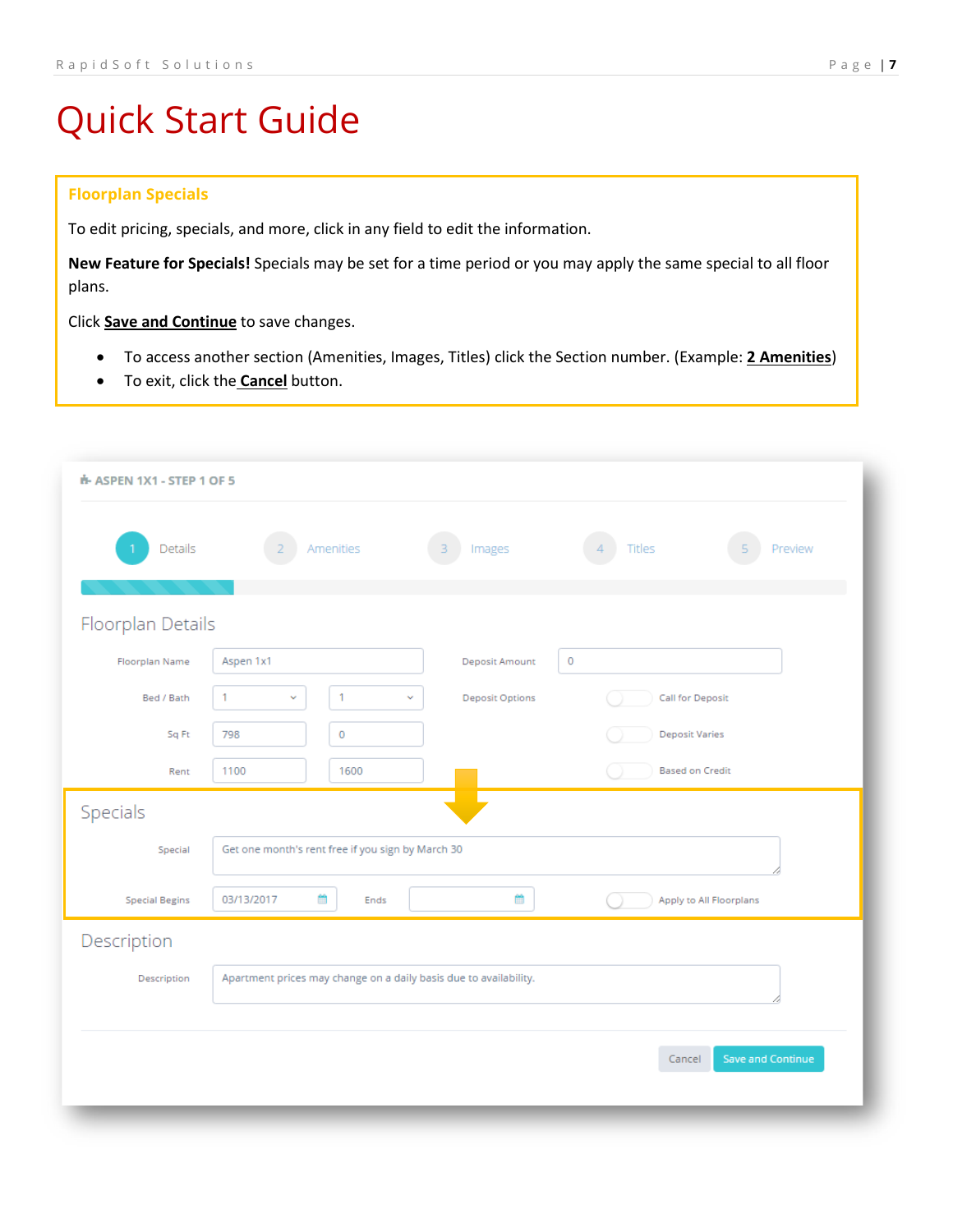# **Post Status - Tracking Update**

## **New Color Coded Ribbon Feature**

#### **Verifying Status**

Once a post has been started, RapidSoft will wait for your ad to be verified by receiving a posting confirmation email from Craigslist. Until the confirmation is received, the ad will remain in gold **Verifying** status.

#### **Pending Status**

Posting reminders that have not been sent appear in gray in Pending status. You may click a pending ad ahead of time to initiate a new post.



#### **Verification Pending**

If a user tries to click on an ad that was recently started, a warning message will appear that the ad was already attempted and that **Verification** is **Pending**.

| <b>Verification Pending</b>                                                                                                                                                       |                               | × |
|-----------------------------------------------------------------------------------------------------------------------------------------------------------------------------------|-------------------------------|---|
| Our system shows that this post was started at 01:05 PM.<br>We have not received verification from Craigslist that this post is complete.<br>Would you like to restart this post? |                               |   |
|                                                                                                                                                                                   | <b>Restart Post</b><br>Cancel |   |